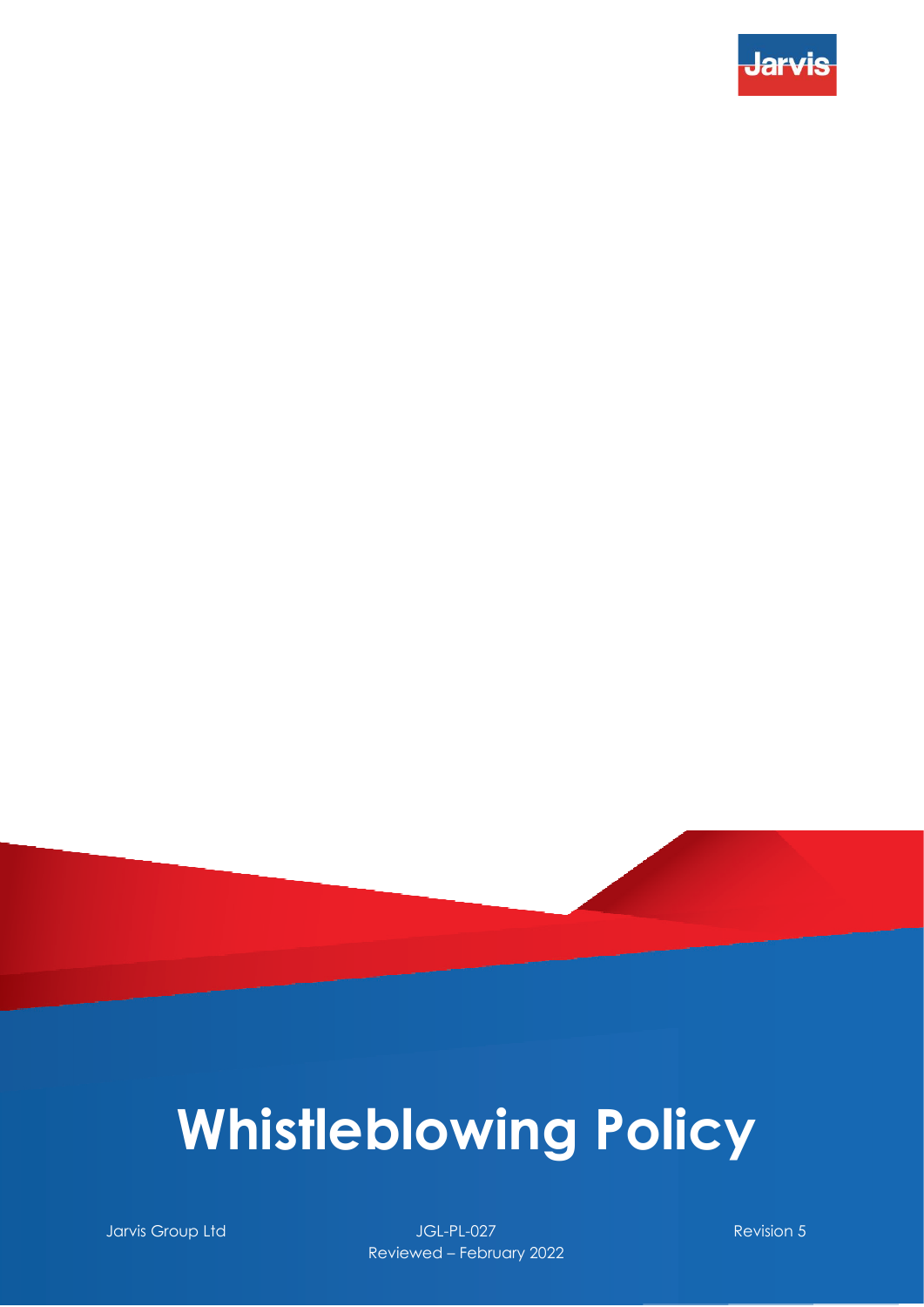

## **Introduction**

Jarvis is committed to the highest standards of openness, probity and accountability and we expect all staff to maintain similarly high standards.

An important aspect of accountability and transparency is a mechanism to enable staff and other members of the Company to voice concerns in a responsible and effective manner. It is a fundamental term of every contract of employment that an employee will faithfully serve his or her employer and not disclose confidential information about the employer's affairs. Nevertheless, where an individual discovers information which they believe shows serious malpractice or wrongdoing within the organisation, then this information should be disclosed internally without fear of reprisal, and there should be arrangements to enable this to be done independently of line management (although in relatively minor instances the line manager would be the appropriate person to be told). Any suspected wrong doing should be reported as soon as possible.

The Public Interest Disclosure Act, which came into effect in 1999, gives legal protection to employees against being dismissed or penalised by their employers as a result of publicly disclosing certain serious concerns. The Company has endorsed the provisions set out below to ensure that no members of staff should feel at a disadvantage in raising legitimate concerns.

It should be emphasised that this policy is intended to assist individuals who believe they have discovered malpractice or impropriety. It is not designed to question financial or business decisions taken by the Company, nor should it be used to reconsider any matters that have already been addressed under harassment, complaint, disciplinary or other procedures. Once the 'whistleblowing' procedures are in place, it is reasonable to expect staff to use them rather than air their complaints outside the Company.

### **Whistleblowing**

Whistleblowing is the reporting of suspected wrongdoing or dangers in relation to our activities. This includes bribery, fraud or other criminal activity, miscarriages of justice, health and safety risks, damage to the environment, and any breach of legal or professional obligations.

## **Scope of Policy**

This policy covers all employees, officers, consultants, contractors, volunteers, interns, casual workers and agency workers.

This policy is designed to enable employees of the Company to raise concerns internally and at a high level, and to disclose information that the individual believes shows malpractice or impropriety. This policy is intended to cover concerns that are in the public interest and may at least initially be investigated separately, but might then lead to the invocation of other procedures e.g. disciplinary. These concerns could include:

- Financial malpractice or impropriety or fraud,
- Failure to comply with a legal obligation or Statutes,
- Dangers to Health & Safety or the environment,
- Criminal activity,
- Improper conduct or unethical behaviour and
- Attempts to conceal any of these.

This policy does not form part of any employee's contract of employment, and we may amend it at any time.

#### **Safeguards**

#### **Protection**

This policy is designed to offer protection to those employees of the Company who disclose such concerns provided the disclosure is made:

• In good faith, and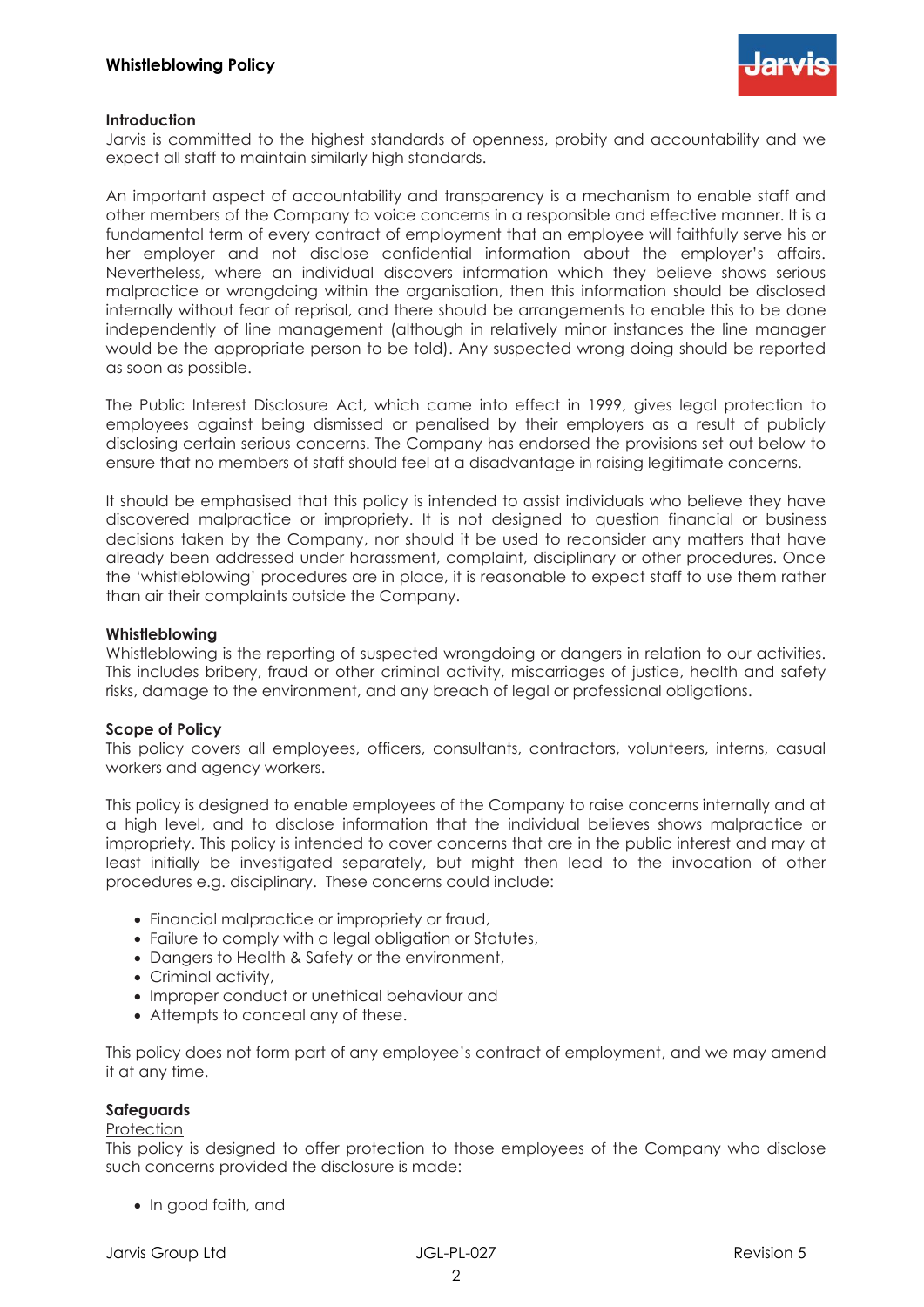• In the reasonable belief of the individual making the disclosure that it tends to show malpractice or impropriety, and if they make the disclosure to an appropriate person (see below). It is important to note that no protection from internal disciplinary procedures is offered to those who choose not to use the procedure. In an extreme case, malicious or wild allegation could give rise to legal action on the part of the persons complained about.

Whistleblowers must not suffer any detrimental treatment as a result of raising a genuine concern. If you believe that you have suffered any such treatment, you should inform the Whistleblowing Officer immediately. If the matter is not remedied you should raise it formally using our Grievance Policy.

You must not threaten or retaliate against whistleblowers in any way. If you are involved in such conduct, you may be subject to disciplinary action. In some cases, the whistleblower could have a right to sue you personally for compensation in an employment tribunal.

However, if we conclude that a whistleblower has made false allegations maliciously or with a view to personal gain, the whistleblower may be subject to disciplinary action.

### **Confidentiality**

We hope that you will feel able to voice whistleblowing concerns openly under this policy. However, if you want to raise your concern confidentially, we will make every effort to keep your identity secret and only reveal it where necessary to those involved in investigating your concern. The investigation process may reveal the source of the information and the individual making the disclosure may need to provide a statement as part of the evidence required. The Company will treat all such disclosures in a confidential and sensitive manner

#### Anonymous Allegations

This policy encourages individuals to put their name to any disclosures they make. Concerns expressed anonymously are much less credible, but they may be considered at the discretion of the Company.

In exercising this discretion, the factors to be taken into account will include:

- The seriousness of the issues raised
- The credibility of the concern
- The likelihood of confirming the allegation from attributable sources

## Untrue Allegations

If an individual makes an allegation in good faith, which is not confirmed by subsequent investigation, no action will be taken against that individual. In making a disclosure the individual should exercise due care to ensure the accuracy of the information. If, however, an individual makes malicious or vexatious allegations, and particularly if he or she persists with making them, disciplinary action may be taken against that individual.

## **Procedures for Making a Disclosure**

We hope that in many cases you will be able to raise any concerns with your manager. However, where you prefer not to raise it with your manager for any reason, you should contact the **Whistleblowing Officer - Aileen Courtney, HR Director.** Contact details are at the end of this policy.

On receipt of a complaint of malpractice, the member of staff who receives and takes note of the complaint, must pass this information on as soon as is reasonably possible, to the appropriate designated investigating officer as follows:

• Complaints of malpractice will be investigated by the appropriate Director unless the complaint is against the Director or is in any way related to the actions of the Director. In such cases, the complaint should be passed to the Chairman/CEO for referral.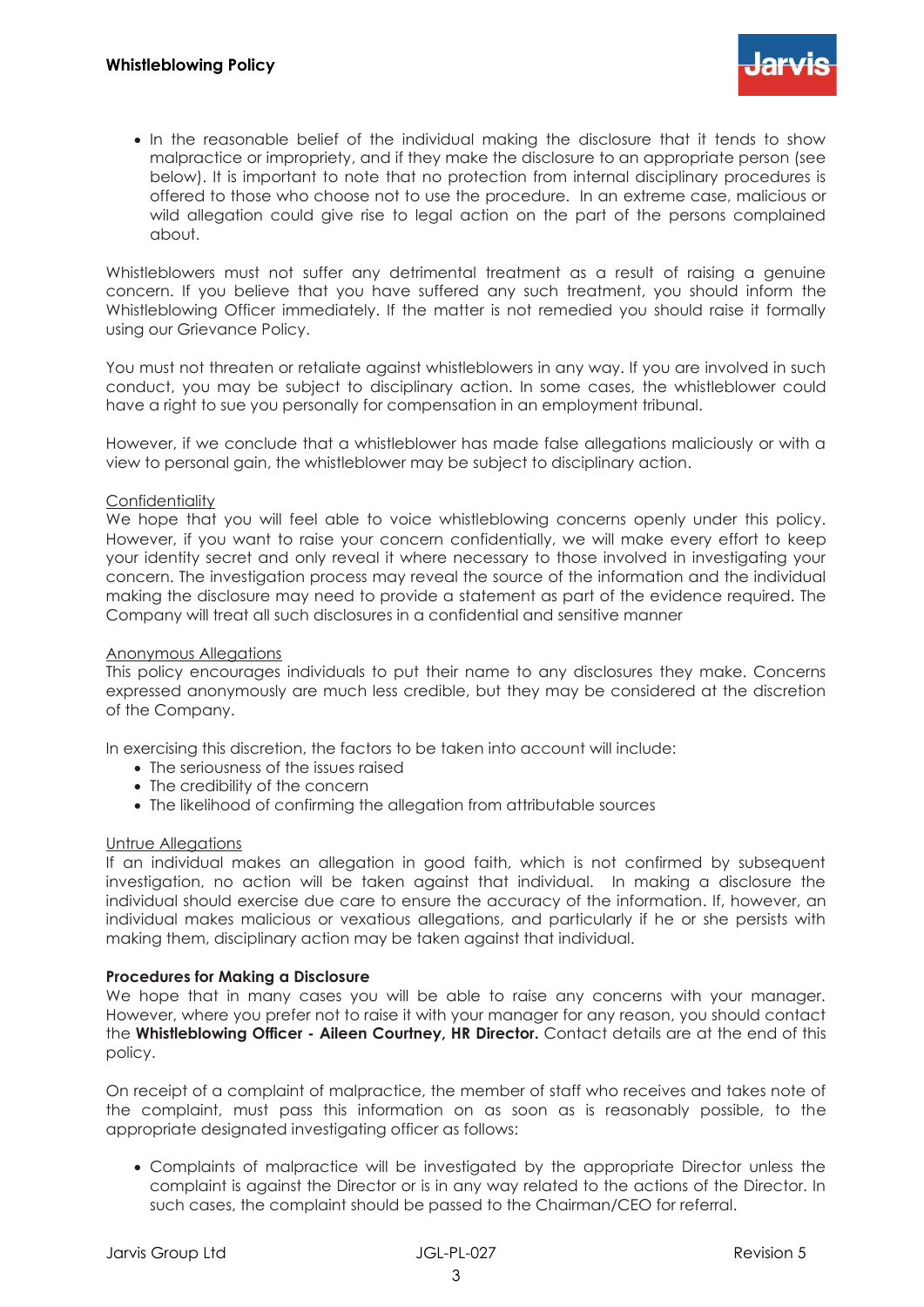

- In the case of a complaint, which is any way connected with but not against the Director, the Chairman/CEO will nominate a Senior Manager to act as the alternative investigating officer.
- Complaints against the Chairman/CEO should be passed to the Finance Director, who will nominate an appropriate investigating officer, for example one of the Non-Executive **Directors**
- The complainant has the right to bypass the line management structure and take their complaint direct to the Chairman/CEO, who has the right to refer the complaint back to management if he/she feels that the management, without any conflict of interest, can more appropriately investigate the complaint.

We will arrange a meeting with you as soon as possible to discuss your concern. You may bring a colleague or trade union representative to any meetings under this policy. Your companion must respect the confidentiality of your disclosure and any subsequent investigation.

If there is evidence of criminal activity then the investigating officer should inform the police. The Company will ensure that any internal investigation does not hinder a formal police investigation.

## **Timescales**

Due to the varied nature of these sorts of complaints, which may involve internal investigators and/or the police, it is not possible to lay down precise timescales for such investigations. The investigating officer should ensure that the investigations are undertaken as quickly as possible, without affecting the quality and depth of those investigations.

The investigating officer should, as soon as practically possible, send a written acknowledgement of the concern to the complainant and thereafter report back, in writing, the outcome of the investigation and on the action that is proposed. If the investigation is a prolonged one, the investigating officer should keep the complainant informed, in writing, as to the progress of the investigation and as to when it is likely to be concluded.

All responses to the complainant should be in writing and sent to their home address.

## **Investigating Procedure**

The investigating officer should follow these steps:

- Full details and clarifications of the complaint should be obtained.
- The investigating officer should inform the member of staff against whom the complaint is made as soon as is practically possible. The member of staff will be informed of their right to be accompanied by a trade union or other representative at any future interview or hearing held under the provision of these procedures.
- The investigating officer should consider the involvement of the Company auditors and the police at this stage and should consult with the Chairman/CEO.
- The allegations should be fully investigated by the investigating officer with the assistance where appropriate, of other individuals/bodies.
- A judgement concerning the complaint and validity of the complaint will be made by the investigating officer. This judgement will be detailed in a written report containing the findings of the investigations and reasons for the judgement. The report will be passed to the Chairman/CEO.
- The Chairman/CEO will decide what action to take. If the complaint is shown to be justified, then they will invoke the disciplinary or other appropriate Company procedures.
- The complainant should be kept informed of the progress of the investigations and, if appropriate, of the final outcome.
- If appropriate, a copy of the outcomes will be passed to the Company Auditors to enable a review of the procedures.